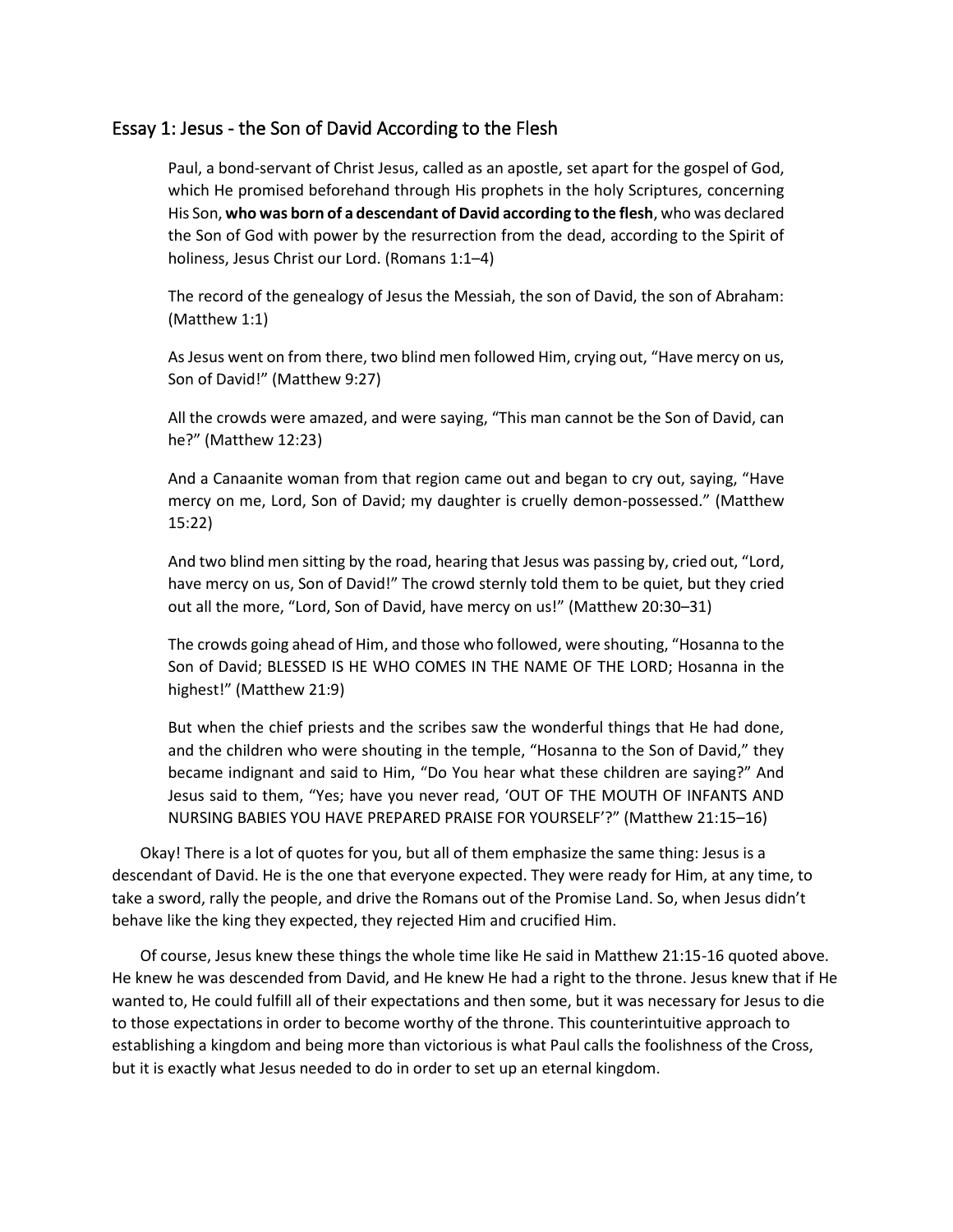You see, Jesus had this thought constantly in the back of His mind, and He was tempted to go that route on several occasions. After fasting in the wilderness for forty days, Jesus faced three temptations:

Then Jesus was led up by the Spirit into the wilderness to be tempted by the devil. And after He had fasted forty days and forty nights, He then became hungry. And the tempter came and said to Him, "**If You are the Son of God, command that these stones become bread**." But He answered and said, "It is written, 'MAN SHALL NOT LIVE ON BREAD ALONE, BUT ON EVERY WORD THAT PROCEEDS OUT OF THE MOUTH OF GOD.' " Then the devil took Him into the holy city and had Him stand on the pinnacle of the temple, and said to Him, "**If You are the Son of God, throw Yourself down; for it is written, 'HE WILL COMMAND HIS ANGELS CONCERNING YOU'; and 'ON their HANDS THEY WILL BEAR YOU UP, SO THAT YOU WILL NOT STRIKE YOUR FOOT AGAINST A STONE.'** " Jesus said to him, "On the other hand, it is written, 'YOU SHALL NOT PUT THE LORD YOUR GOD TO THE TEST.' " **Again, the devil took Him to a very high mountain and showed Him all the kingdoms of the world and their glory; and he said to Him, "All these things I will give You, if You fall down and worship me**." Then Jesus said to him, "Go, Satan! For it is written, 'YOU SHALL WORSHIP THE LORD YOUR GOD, AND SERVE HIM ONLY.' " (Matthew 4:1–10)

Some may wonder why Matthew orders the temptation the way he does while Luke switches the last two. One of Matthew's goals was to show that Jesus was descended from David and fulfills the Messianic prophecies, but he had another objective as well, and that was to demonstrate the heavenly nature of the kingdom. The temptation that Matthew places last is the temptation to rule over all the kingdoms of the world. This was a very real possibility for Jesus, and this was something that He could accomplish with no difficulty. The problem was that was never God's plan.

These temptations of Jesus are not as selfish as one may think. Turning stones to bread would obviously help His appetite after fasting for so long, but, more importantly to Jesus, it would feed His people who He had witnessed living under the boot of the Roman empire for thirty years. Jesus casting Himself down from the temple would obviously bring Him popularity, but, more importantly, it would persuade the thousands upon thousands of people that witnessed that event to follow Him then and there. The temptation to rule over the earthly kingdoms would bring Him prestige, but it would also restore His people to their former glory.

This temptation followed Jesus throughout His ministry. For example, in John 6, Jesus feeds the 5000. You will notice right away the similarity between this miracle and one of the three temptations Jesus faced in the wilderness. In reaction to this miracle, the people want to make Jesus king (John 6:14- 15). In response to this, Jesus withdrew to the mountain by Himself. When you withdraw from a situation, you get away so that you can think, cool down, or even say a prayer. Jesus used His time alone on several occasions to calibrate Himself spiritually. Imagine how difficult turning down this opportunity must have been when He saw their excitement, their hope, and their sigh of relief at realizing who He was.

Jesus was also tempted in this way in Matthew 16. There, Jesus told His disciples that He was going to die. Despite promising He would rise again the third day, Peter rebuked Him and said, "God forbit it, Lord! This shall never happen to You" (Matthew 16:22). Jesus' response is telling: